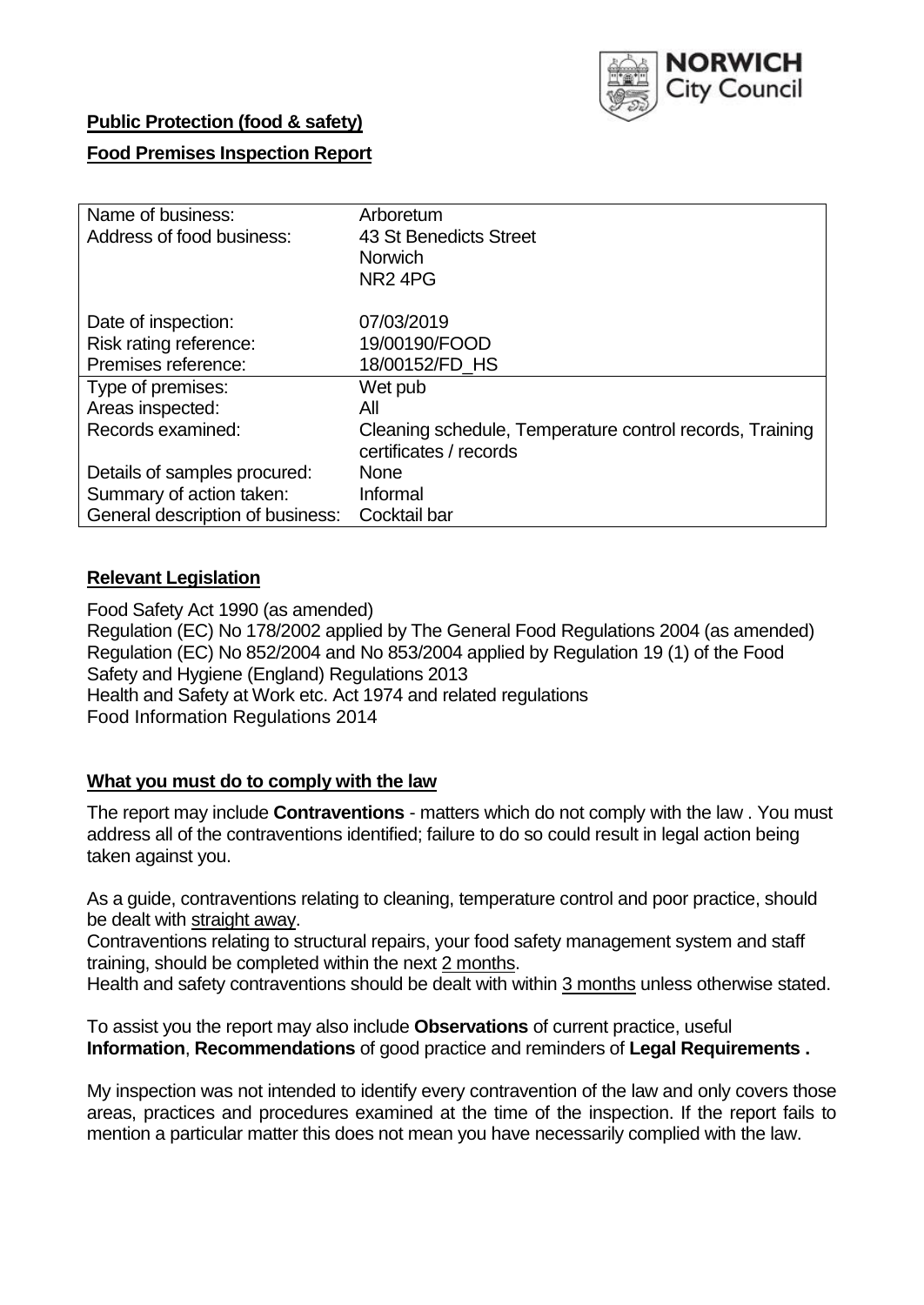# **FOOD SAFETY**

### **How we calculate your Food Hygiene Rating:**

The food safety section has been divided into the three areas which you are scored against for the hygiene rating: 1. food hygiene and safety procedures, 2. structural requirements and 3. confidence in management/control procedures. Each section begins with a summary of what was observed and the score you have been given. Details of how these scores combine to produce your overall food hygiene rating are shown in the table.

| <b>Compliance Area</b>                     |          |    |          | <b>You Score</b> |                |    |           |                 |          |  |  |
|--------------------------------------------|----------|----|----------|------------------|----------------|----|-----------|-----------------|----------|--|--|
| Food Hygiene and Safety                    |          |    |          | $\Omega$         | 5              | 10 | 15        | 20              | 25       |  |  |
| <b>Structure and Cleaning</b>              |          |    | $\Omega$ | 5                | 10             | 15 | 20        | 25              |          |  |  |
| Confidence in management & control systems |          |    | $\Omega$ | 5 <sup>5</sup>   | 10             | 15 | 20        | 30 <sup>°</sup> |          |  |  |
|                                            |          |    |          |                  |                |    |           |                 |          |  |  |
| <b>Your Total score</b>                    | $0 - 15$ | 20 |          | $25 - 30$        | $35 - 40$      |    | $45 - 50$ |                 | > 50     |  |  |
| <b>Your Worst score</b>                    | 5        | 10 |          | 10               | 15             |    | 20        |                 |          |  |  |
|                                            |          |    |          |                  |                |    |           |                 |          |  |  |
| <b>Your Rating is</b>                      | 5        | 4  |          | 3                | $\overline{2}$ |    |           |                 | $\Omega$ |  |  |

Your Food Hygiene Rating is 3 - a generally satisfactory standard

# **1. Food Hygiene and Safety**

Food hygiene standards are generally satisfactory and maintained. There is evidence of some non-compliance with legal requirements. Some lapses are evident however generally you have satisfactory food handling practices and procedures and adequate control measures to prevent cross-contamination are in place. The contraventions require your attention; although not critical to food safety they may become so if not addressed. **(Score 10)**

000300

## Contamination risks

**Contravention** The following exposed food to the general risk of cross-contamination with bacteria or allergens or its physical contamination with dirt, foreign objects or chemicals:

- two pet dogs were present behind the bar in close proximity to open food, drinks and ice
- you did not have adequate procedures to prevent domestic animals from having access to places where food is prepared, handled or stored.

#### Hand-washing

**Contravention** The following indicated that hand-washing was not suitably managed: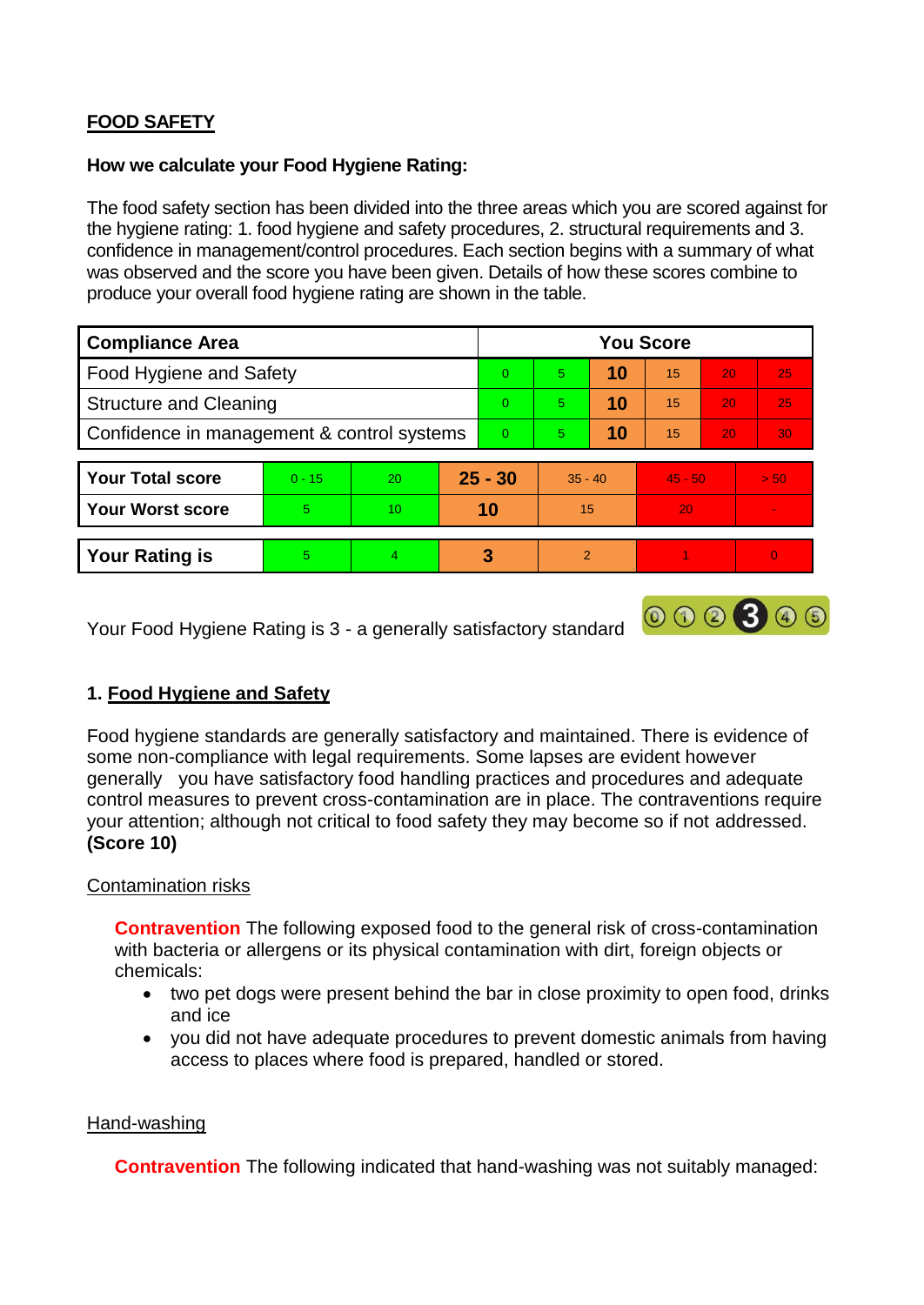- there was no dedicated wash hand basin behind the bar (see Facilities section)
- there was no piped hot water to the dual-purpose basin behind the bar (you were relying on a counter-top water heater.

#### Temperature Control

**Observation** I was pleased to see you were able to limit bacterial growth and/or survival by applying appropriate temperature controls at points critical to food safety and that you were monitoring temperatures.

#### Poor Practices

**Contravention** The following matters represented poor practice and if allowed to continue may cause food to become contaminated or lead to its deterioration:

• the lid to the ice machine was open exposing ice to the risk of contamination from pets, dust and debris. Keep the lid to the ice machine closed

# **2. Structure and Cleaning**

The structure facilities and standard of cleaning and maintenance are of a generally satisfactory standard but there are some repairs and/or improvements which are required in order for you to comply with the law. Pest control and waste disposal provisions are adequate. The contraventions require your attention; although not critical to food safety they may become so if not addressed. **(Score 10)**

## Cleaning of Structure

**Contravention** The following items could not be effectively cleaned and must be covered or made non-absorbent:

unsealed wooden surfaces under the bar

## Cleaning Chemicals / Materials / Equipment and Methods

**Guidance** Disinfectants and sanitisers must at least meet the requirements of one of the following standards: BS EN 1276 or BS EN 13697; or other standards that meet the same conditions and requirements.

#### Facilities and Structural provision

**Contravention** The following facilities were inadequate and must be improved:

- insufficient or poorly sited wash hand basins
- there was no dedicated wash hand basin behind the bar
- provide the equipment sink behind the bar with piped hot water
- use the sink behind the bar as a dual purpose sink and wash hand basin until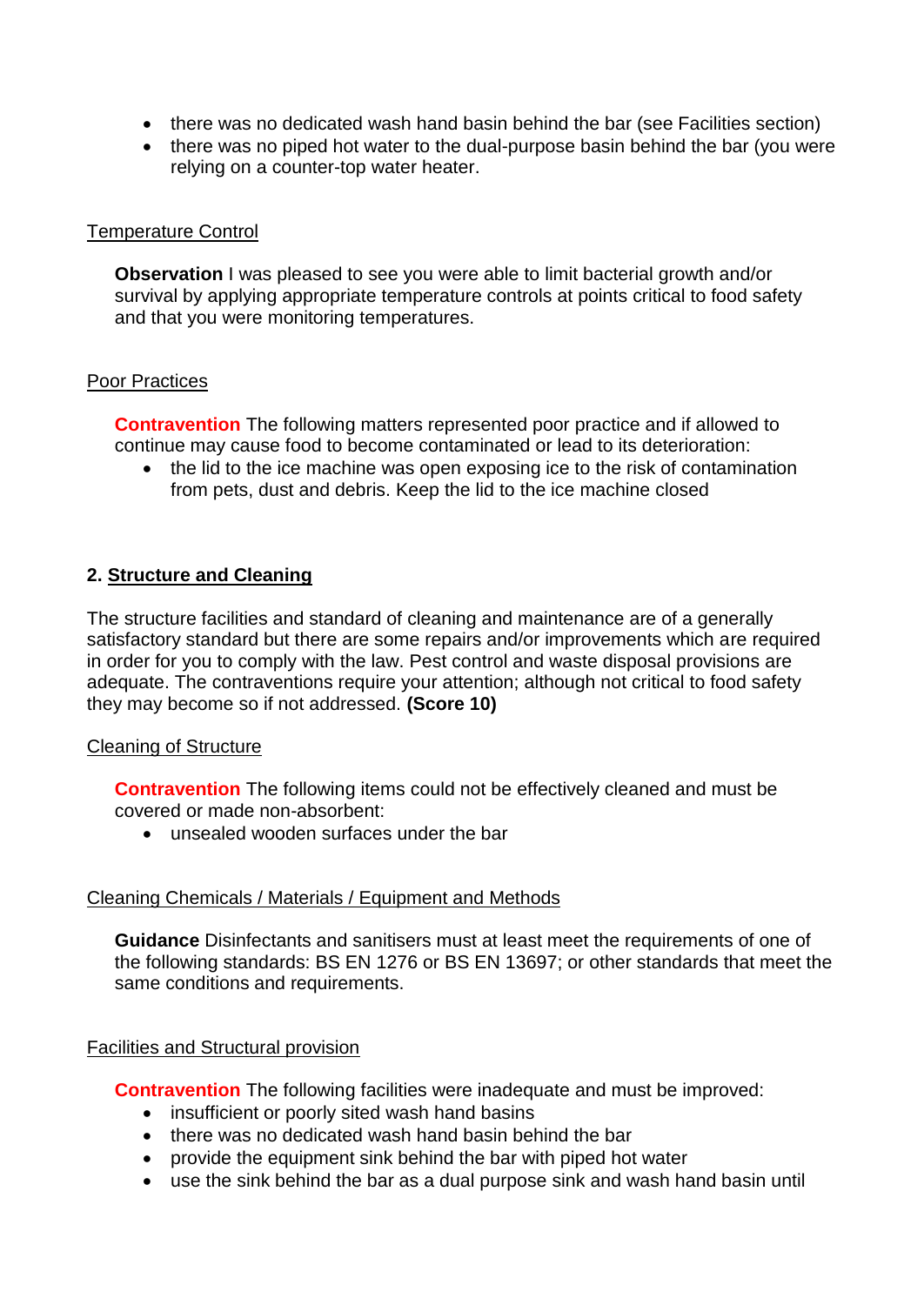such time as a dedicated wash hand basin can be installed

• there was no piped supply of hot water to the wash hand basin in the outside toilet

**Legal Requirement** An adequate number of washbasins must be available, suitably located and designated for cleaning hands. Wash-hand basins provided for food handlers must have hot and cold (or suitably mixed) running water.

# **3. Confidence in Management**

There are generally satisfactory food safety controls in place although there is evidence of some non-compliance with the law. Your records are appropriate and generally maintained but some deficiencies were identified. You are progressing towards a written food safety management system. The contraventions require your attention; although not critical to food safety they may become so if not addressed. **(Score 10)**

#### Type of Food Safety Management System Required

**Contravention** You are a low risk business and do not need a formal food safety management system. Nevertheless, a minimum amount of documentation should be provided to show you have identified hazards to food and have appropriate controls in place.

**Guidance** Consider writing down your hygiene rules, keeping pest control reports (or records of your own checks) have a staff illness and exclusion policy, a cleaning schedule, date coding, temperature checks of display chillers, training certificates and a hand-over diary etc.

## Food Hazard Identification and Control

**Contravention** The following pre-requisites have not been met and this means that your food safety management system is ineffective:

 services and facilities are inadequate in that hot water had not been provided to sinks and wash hand basins anywhere on the premises (you were relying on a small counter top water boiler and vacuum flasks for all your hot water needs)

**Contravention** Ensure work to install additional wash-hand basins, water heaters and the new toilet is carried out quickly.

## Allergens

**Contravention** You are failing to manage allergens properly:

• You do not have a system for informing customers about the presence of allergens in the food you prepare